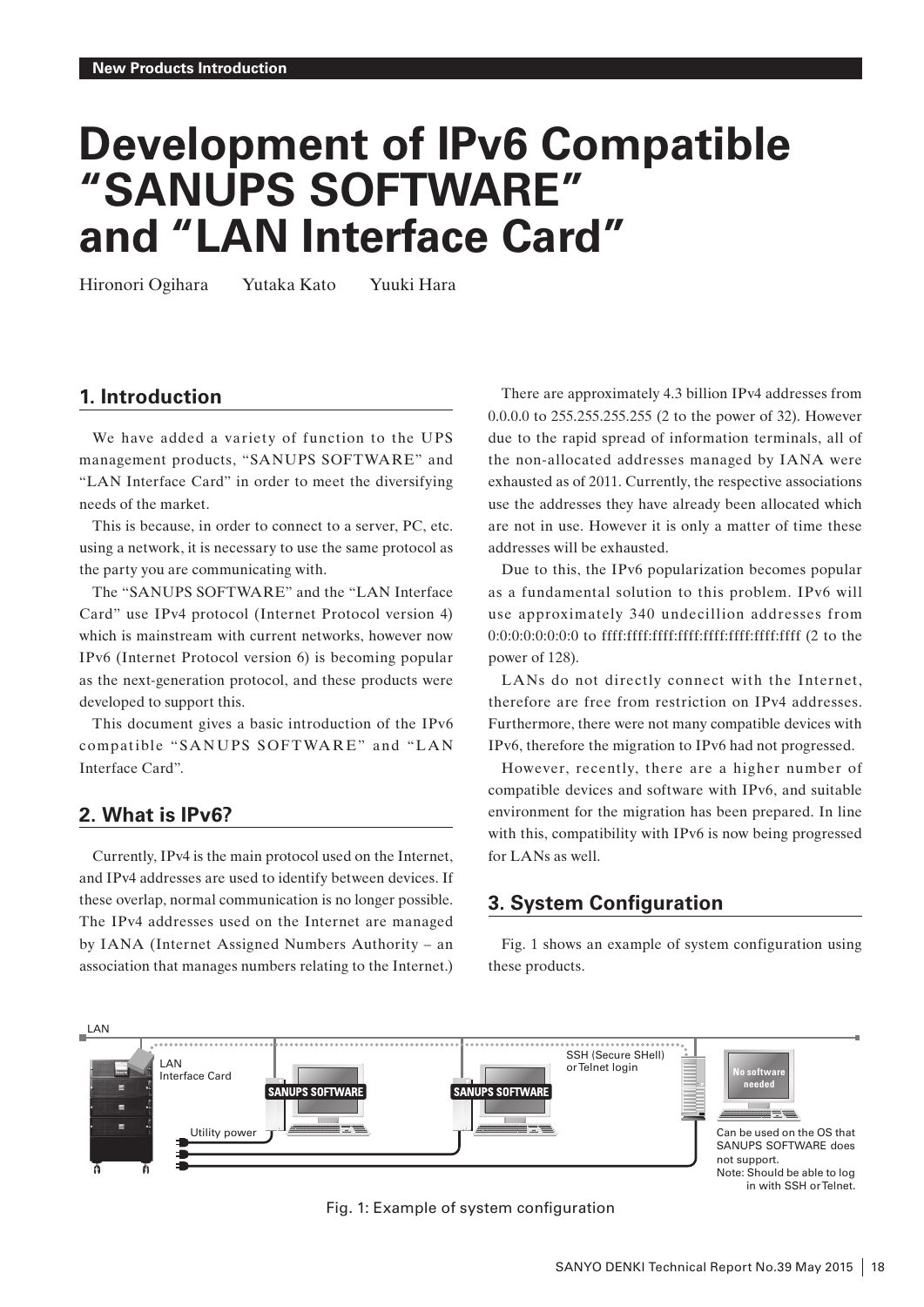The "LAN Interface Card" which is mounted on the UPS and registering the devices connected via the network makes possible to shut down such devices during power failure, etc.

Devices can be connected either by using the "SANUPS SOFTWARE" or the universally used SSH (Secure Shell – enables secure communication via an encrypted route.)

Furthermore, connecting a device which has the "SANUPS SOFTWARE" installed to a UPS via a serial cable is an alternative to use the "LAN Interface Card".

# **4. Features**

#### **4.1 IPv6-support**

Control of connected devices, monitoring of UPS and so on is possible to use the "SANUPS SOFTWARE" and the "LAN Interface Card", therefore various things are supported regarding the IPv4 high-level protocol also. So that IPv6 could be used with all functions on the products developed this time, we made them compatible with IPv6 for all protocols.

IPv6 and IPv4 are not compatible, however these new developments can operate both protocols simultaneously, therefore can be used during the migration period from IPv4 to IPv6.

Also, in regards to user interface, the screen has been made horizontally long in order to make the input and confirmation of IPv6 addresses easier. Fig. 2 shows the screen of the conventional model, while Fig. 3 shows the screen of the new models.

#### **4.2 Environmental availability**

The "SANUPS SOFTWARE" is compatible with Windows, Linux and UNIX OS, and can be used with approximately 30 types of OS, even just counting the major versions alone.

However, the IPv6 is a new technology and there are some OS which are not supported, therefore IPv6 may not be available in certain environments. In such cases, the "SANUPS SOFTWARE" operates as an IPv4 application, therefore it can be used in any environment.

| Fig. 2: Setting screen<br>LAN Interface Card                                                                        |                                                                                                                                                                                                                                                                                    |                                                                      |                                                                                                                                                                                                                                  |                           |                                    |                           |                                        |
|---------------------------------------------------------------------------------------------------------------------|------------------------------------------------------------------------------------------------------------------------------------------------------------------------------------------------------------------------------------------------------------------------------------|----------------------------------------------------------------------|----------------------------------------------------------------------------------------------------------------------------------------------------------------------------------------------------------------------------------|---------------------------|------------------------------------|---------------------------|----------------------------------------|
| Location:Rack<br><b>CommentPower</b><br>Schedule settings<br>Basic settings<br>Clock setting                        | Date:07/06/2015(Mon)<br>Time:09:31<br>Event settings<br>View                                                                                                                                                                                                                       | ROM Ver:P0010187G<br>WEB Ver:P0010188D<br>UPS information<br>Control |                                                                                                                                                                                                                                  | of the conventional model |                                    |                           |                                        |
|                                                                                                                     | <b>Basic settings</b>                                                                                                                                                                                                                                                              |                                                                      |                                                                                                                                                                                                                                  |                           |                                    |                           |                                        |
| IP address<br>192.0.2.100<br>Subnet mask                                                                            | Network address<br>C. Dynamic address from DHCP<br><b>LAN Interface Card</b>                                                                                                                                                                                                       |                                                                      |                                                                                                                                                                                                                                  |                           |                                    |                           |                                        |
| 255.255.255.0<br>Location<br>Rack<br>Comment                                                                        | Location:Rack<br>Comment:Power                                                                                                                                                                                                                                                     |                                                                      |                                                                                                                                                                                                                                  |                           | Date:07/06/2015(Mon)<br>Time:09:38 |                           | ROM Ver:P0010533A<br>WEB Ver:P0010534A |
| Power                                                                                                               | Basic settings                                                                                                                                                                                                                                                                     | Schedule settings                                                    | Clock setting                                                                                                                                                                                                                    | Event settings            | View                               | Control                   | UPS information                        |
| Default gateway (Set up only effective for stati<br>192.0.2.254<br>DNS server (Set up only effective for static ad- |                                                                                                                                                                                                                                                                                    | <b>Basic settings</b>                                                |                                                                                                                                                                                                                                  |                           |                                    |                           |                                        |
| 192.0.2.1<br>Service settings<br>Account s<br>UPS settings                                                          | √ IPv4 settings<br>⊙ Static address<br>C Dynamic address from DHCP<br>IP address<br>192.0.2.200<br>Subnet mask<br>255.255.255.0<br>Default gateway (Set up only effective for static address)<br>192.0.2.254<br>DNS server (Set up only effective for static address)<br>192.0.2.1 |                                                                      | <b>V</b> IPv6 settings<br>IP address<br>2001:db8:cafe::200<br>Length of subnet prefix<br>64<br>Default gateway<br>2001:db8:cafe::ffff<br><b>DNS</b> server<br>2001:db8:cafe::1<br>Link local address<br>fe80::2e0:4eff:fe00:8358 |                           |                                    |                           |                                        |
|                                                                                                                     | Location<br>Rack                                                                                                                                                                                                                                                                   |                                                                      |                                                                                                                                                                                                                                  |                           |                                    |                           |                                        |
|                                                                                                                     | Comment                                                                                                                                                                                                                                                                            |                                                                      |                                                                                                                                                                                                                                  |                           |                                    |                           |                                        |
|                                                                                                                     | Power<br>UPS settings                                                                                                                                                                                                                                                              | Service settings                                                     | Account settings                                                                                                                                                                                                                 |                           | E-mail settings                    | syslog notification<br>OK | Meas. manage<br><b>Back</b>            |

Fig. 3: Setting screen of the new model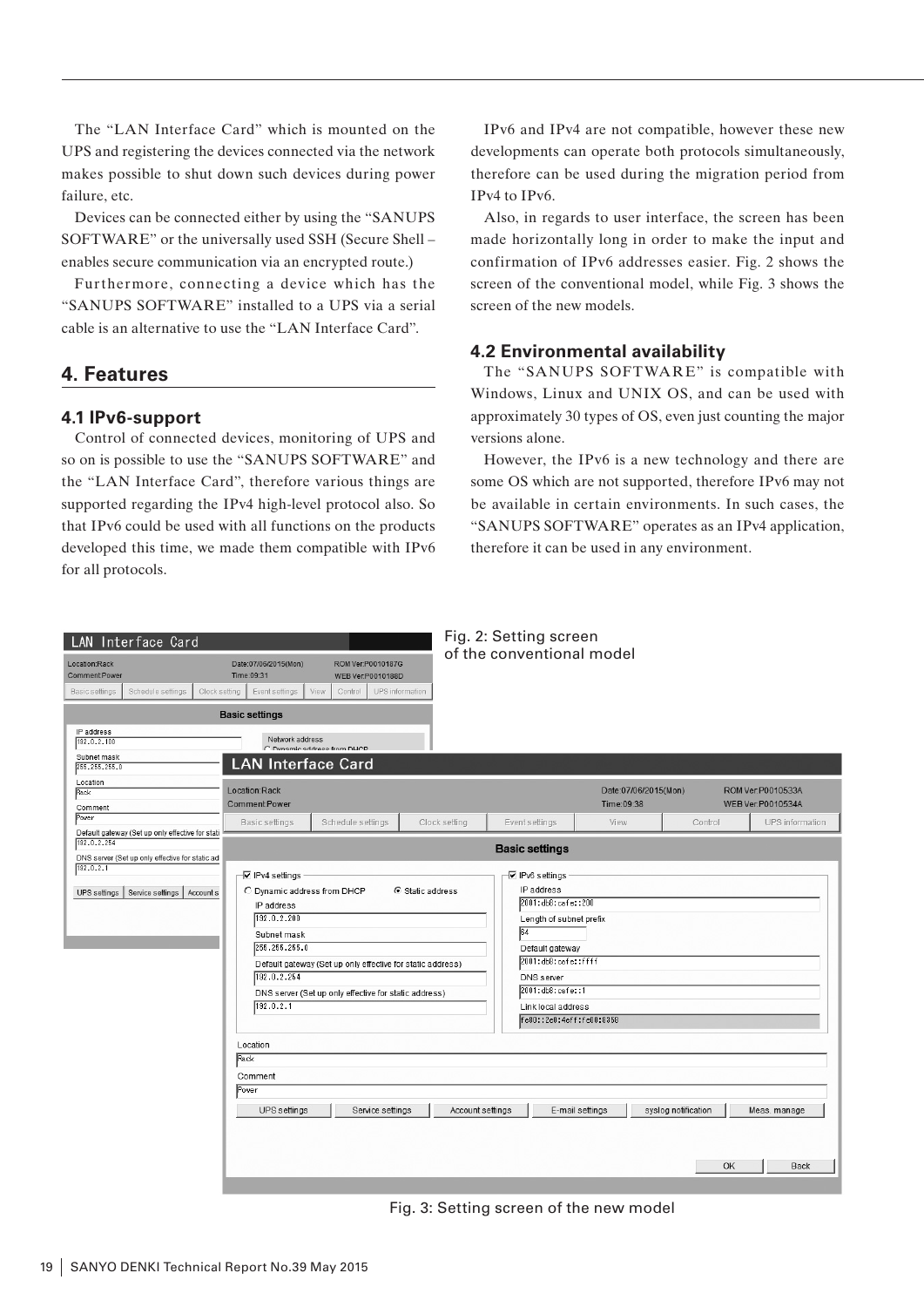#### **4.3 Expanding the number of SSH-registered devices**

The "LAN Interface Card" is equipped with a feature to control a computer using SSH (Secure Shell). By using this, encryptions are used for user authentication, sending/ receiving data and so on, therefore it keeps a high security level communication.

However, each of the devices communicating must repeat the process of encryption and decoding, therefore a vast quantity of calculations is required. Authentication uses a particularly vast quantity of calculations, therefore for the initial "LAN Interface Card" equipped with an SSH function, out of a total of 50 connected devices, only eight could be SSH-connected.

However, after this, the conventional "LAN Interface Card" became possible to perform high-speed processing due to hardware modifications, therefore this limitation was no longer an issue. This time, we have made it possible for all 50 connected devices to become SSH-connected.

#### **4.4 Device-association function of the Environment monitoring sensor**

The "LAN Interface Card" can be connected to up to 16 temperature/humidity sensors, and if the temperature/ humidity threshold is exceeded, it is possible to send notifications via email, etc. and shut down connected devices.

If the shutdown function is used, all of the connected devices can be shut down by detecting a fault in one of the connected sensors. However, we received a request to also be able to shut down only a part of the connected devices in cases where sensors are installed for each server rack, etc.

As such, in this development, we have made it possible to select which devices will be shut down for each sensor. With this function, it is possible to only shut down specific connected devices if a fault occurs on a specific sensor. Moreover, flexible settings are possible as multiple sensors and connected devices can be selected.

In regards to user interface, sometimes operations become complicated if flexible settings are made possible, however this must be avoided.

We have devised a simple method where one first selects the device to be shut down, then the details are displayed below and the target can be finalized by moving left or right. Fig. 4 shows the setting screen.

| <b>LAN Interface Card</b>                              |                   |                    |                                 |                                                                       |         |                                        |
|--------------------------------------------------------|-------------------|--------------------|---------------------------------|-----------------------------------------------------------------------|---------|----------------------------------------|
| Location:Rack<br>Comment:Power                         |                   |                    |                                 | Date:07/06/2015(Mon)<br>Time: 10:04                                   |         | ROM Ver:P0010533A<br>WEB Ver:P0010534A |
| Basic settings                                         | Schedule settings | Clock setting      | Event settings                  | View                                                                  | Control | UPS information                        |
|                                                        |                   |                    | <b>Basic settings</b>           |                                                                       |         |                                        |
|                                                        |                   |                    | Shutdown target device settings |                                                                       |         |                                        |
| Meas, name                                             | : Temperature1    |                    |                                 |                                                                       |         |                                        |
| Location                                               | : NAS             |                    |                                 |                                                                       |         |                                        |
| Comment                                                | : TypeB           |                    |                                 |                                                                       |         |                                        |
| Devices to be shut down<br>Devices not to be shut down |                   |                    |                                 |                                                                       |         |                                        |
|                                                        |                   |                    | $<<$ Add                        | WS(T)<br>192.0.2.11<br>WS(T)<br>WS(SSH)<br>$192.0.2.12$<br>192.0.2.21 |         |                                        |
|                                                        |                   |                    |                                 | 192.0.2.22                                                            |         |                                        |
|                                                        |                   |                    | << Add all                      | WS(SSH)<br>WS(SSH)<br>WS(SSH)<br>192.0.2.23<br>2001:db8:cafe::a001    |         |                                        |
|                                                        |                   |                    | Remove >>                       | WS(SSH)<br>2001:db8:cafe::a002                                        |         |                                        |
|                                                        |                   |                    | Remove all >>                   |                                                                       |         |                                        |
|                                                        |                   |                    |                                 |                                                                       |         |                                        |
| Details of the selected device                         |                   |                    |                                 |                                                                       |         |                                        |
| Name(IP address)                                       |                   | Location           |                                 | Comment                                                               |         |                                        |
| 172.0.2.12<br>192.0.2.22                               |                   | Rack2<br>Rack2-2   |                                 | P <sub>OP</sub> <sub>3</sub><br>Storage                               |         | A                                      |
| 2001:db8:cafe::a001<br>2001:db8:cafe::a002             |                   | Rack3-1<br>Rack3-2 |                                 | HTTP1<br>HTTP2                                                        |         |                                        |
|                                                        |                   |                    |                                 |                                                                       |         |                                        |
|                                                        |                   |                    |                                 |                                                                       |         |                                        |
|                                                        |                   |                    |                                 |                                                                       | OK      | <b>Back</b>                            |
|                                                        |                   |                    |                                 |                                                                       |         |                                        |

Fig. 4: Screen for selecting devices targeted by sensors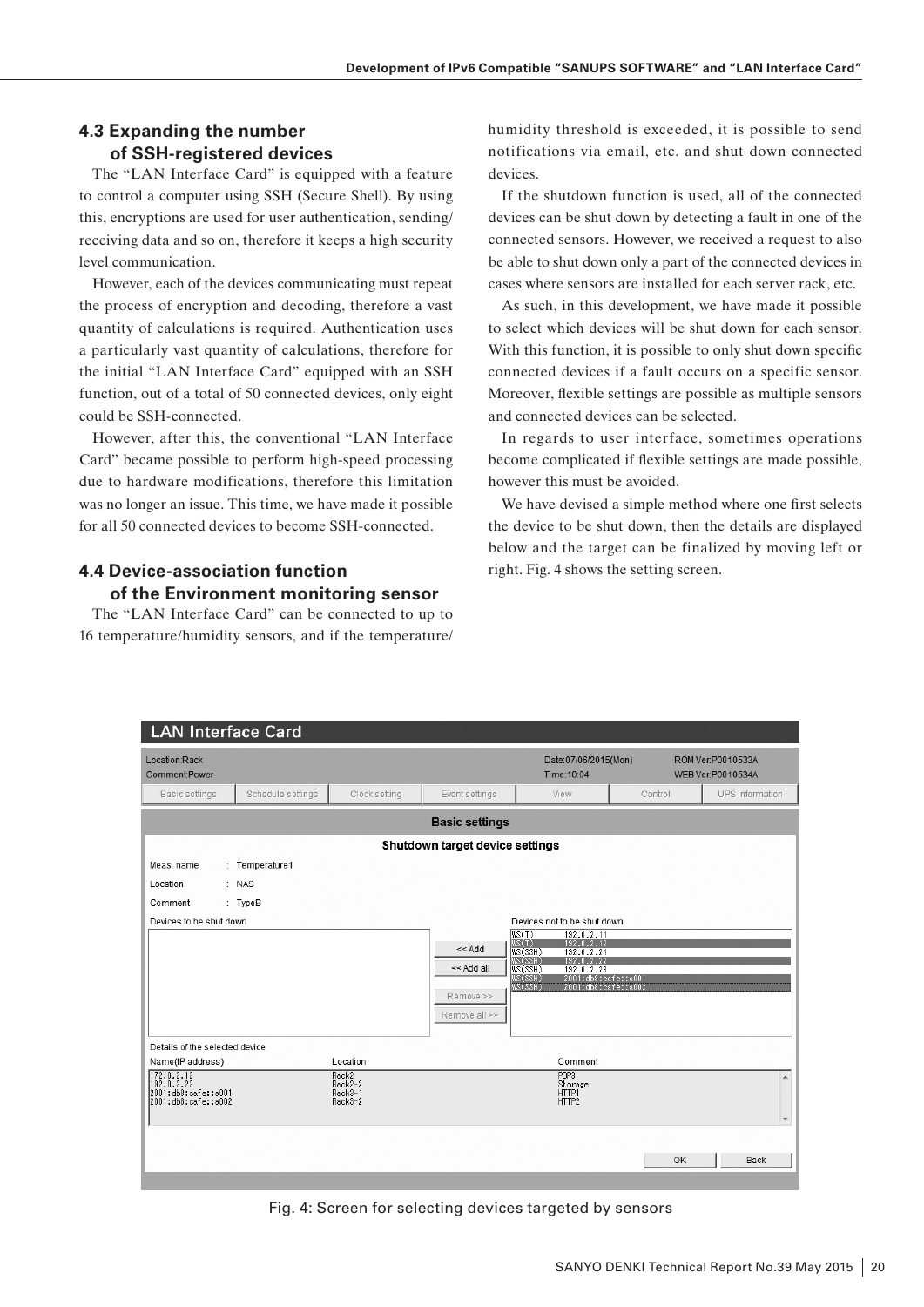#### **4.5 Email server setting check function**

UPS are often connected to mission-critical devices such as servers, therefore subtle setting oversights could potentially trigger major problems. The administrator changes settings with extreme caution but there is always the possibility of human error.

The "LAN Interface Card" has a number of functions which use email such as email notification upon trouble occurrence, and it is necessary to perform settings on the email server if these are used.

In the past, there were problems where the administrator performed settings and then actually sent an email to ensure information was correct. These consisted of

discovering the email function could not be used if incorrect settings were made until the correct settings were reestablished and not knowing the original setting value to return to when trying to rectify incorrect settings.

In order to solve those issues, we have equipped the "LAN Interface Card" with a function to check if the currently input information is correct, rather than change the information which has been set. By inputting the information to be set and pressing the check button, it is possible to perform an operational check without reflecting the set information. Therefore it makes possible to eliminate the mistake of updating with the incorrect setting information. Fig. 5 shows the applicable screen.

|                                                                        |                        | <b>LAN Interface Card</b>                                        |                                                                               |                                 |                         |                       |        |
|------------------------------------------------------------------------|------------------------|------------------------------------------------------------------|-------------------------------------------------------------------------------|---------------------------------|-------------------------|-----------------------|--------|
| Location:Rack<br>Comment:Power                                         |                        |                                                                  | Date:07/06/2015(Mon)<br>ROM Ver:P0010533A<br>Time: 10:22<br>WEB Ver:P0010534A |                                 |                         |                       |        |
| Basic settings<br>Schedule settings<br>Clock setting<br>Event settings |                        | View                                                             | Control                                                                       | UPS information                 |                         |                       |        |
|                                                                        |                        |                                                                  |                                                                               | <b>Basic settings</b>           |                         |                       |        |
|                                                                        |                        |                                                                  |                                                                               | E-mail server settings          |                         |                       |        |
|                                                                        |                        | UPS E-mail address: UPS Bexample.com                             |                                                                               |                                 |                         |                       |        |
|                                                                        |                        | E-mail transmission(SMTP)                                        |                                                                               |                                 |                         |                       |        |
|                                                                        |                        | Server address: smtp.exampl.com                                  |                                                                               |                                 | Port No.: 465           |                       |        |
|                                                                        |                        |                                                                  | Authentication: SMTP Auth.(Automatic) +                                       |                                 |                         |                       |        |
|                                                                        |                        | Account: sanups                                                  |                                                                               |                                 | Password: ************* |                       |        |
|                                                                        |                        |                                                                  | Encryption: SMTP over SSL/TLS<br>٠                                            |                                 |                         |                       |        |
|                                                                        |                        | E-mail sending delaying time: 15                                 | sec.                                                                          |                                 |                         | Check for SMTP server |        |
|                                                                        | E-mail reception(POP3) |                                                                  |                                                                               |                                 |                         |                       |        |
|                                                                        |                        | <b><math>\overline{V}</math></b> Confirmation of received E-mail |                                                                               | E-mail confirmation interval: 5 |                         | min.                  |        |
|                                                                        |                        | Server address: Pop3.example.com                                 |                                                                               |                                 | Port No.: 995           |                       |        |
|                                                                        |                        | Authentication: USER/PASSWORD                                    | ۰                                                                             |                                 |                         |                       |        |
|                                                                        |                        | Account: sanups                                                  |                                                                               |                                 | Password: ************* |                       |        |
|                                                                        |                        |                                                                  | Encryption: POP over SSL/TLS<br>۰                                             |                                 |                         | Check for POP3 server |        |
|                                                                        |                        |                                                                  |                                                                               |                                 |                         |                       |        |
|                                                                        |                        |                                                                  |                                                                               |                                 |                         |                       |        |
|                                                                        |                        |                                                                  |                                                                               |                                 |                         | OK                    | Cancel |
|                                                                        |                        |                                                                  |                                                                               |                                 |                         |                       |        |

Fig. 5: Screen for confirming email server settings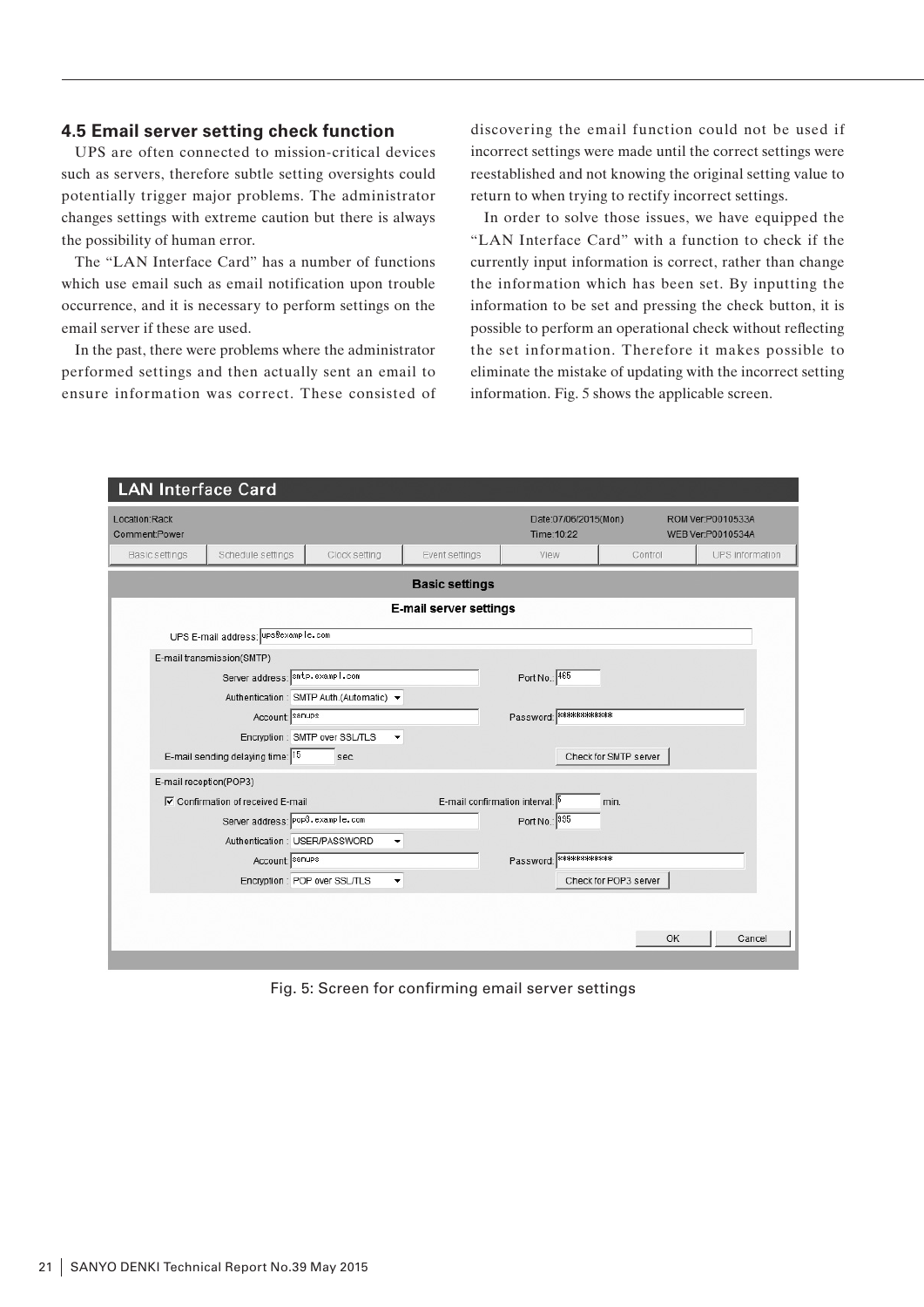# **5. Specifications**

Table 1 shows the specifications of the "SANUPS SOFTWARE" while Table 2 shows the specifications of the "LAN Interface Card".

| <b>Item</b>      | <b>Specifications</b>                                                                                                                                                                                                                                                                                                                                                                   |
|------------------|-----------------------------------------------------------------------------------------------------------------------------------------------------------------------------------------------------------------------------------------------------------------------------------------------------------------------------------------------------------------------------------------|
| <b>Functions</b> | • Automatic computer shutdown (supports multi-platform)<br>• Shutdown of power redundancy computers<br>• Automatic computer startup at power restoration<br>• Scheduled operation<br>• UPS status display (supports Web browser, SSH or Telnet)<br>• Sending/receiving emails<br>• Test function (script execution, sending emails, shutdown)<br>• Setting tool (GUI, CUI, Web, Telnet) |

#### Table 1: Specifications of the "SANUPS SOFTWARE"

|  |  | Table 2: Specifications of the "LAN Interface Card" |  |  |  |
|--|--|-----------------------------------------------------|--|--|--|
|--|--|-----------------------------------------------------|--|--|--|

| <b>Item</b>                                            | <b>Specifications</b>                                                                                                                                                                                                                                                                                                                                                                                                                                                                                                                                                                                                                                                                                                                                                                                                                                                         |  |  |  |
|--------------------------------------------------------|-------------------------------------------------------------------------------------------------------------------------------------------------------------------------------------------------------------------------------------------------------------------------------------------------------------------------------------------------------------------------------------------------------------------------------------------------------------------------------------------------------------------------------------------------------------------------------------------------------------------------------------------------------------------------------------------------------------------------------------------------------------------------------------------------------------------------------------------------------------------------------|--|--|--|
| <b>External dimensions</b><br>(width x depth x height) | 105 x 125.5 x 23.5 mm                                                                                                                                                                                                                                                                                                                                                                                                                                                                                                                                                                                                                                                                                                                                                                                                                                                         |  |  |  |
| <b>Mass</b>                                            | 160 <sub>g</sub>                                                                                                                                                                                                                                                                                                                                                                                                                                                                                                                                                                                                                                                                                                                                                                                                                                                              |  |  |  |
| <b>Operating environment</b>                           | $-25$ to $+60^{\circ}$ C                                                                                                                                                                                                                                                                                                                                                                                                                                                                                                                                                                                                                                                                                                                                                                                                                                                      |  |  |  |
| <b>Power consumption</b>                               | 1.7 W (When 16 humidity sensors are attached to the LAN Interface Card)                                                                                                                                                                                                                                                                                                                                                                                                                                                                                                                                                                                                                                                                                                                                                                                                       |  |  |  |
| <b>Functions</b>                                       | • Automatic computer shutdown (supports multi-platform)<br>• Shutdown of power redundancy computers<br>• Automatic computer startup at power restoration<br>• Scheduled operation<br>• UPS status display (supports Web browser, SSH or Telnet)<br>• SNMP agent (RFC1628, JEMA-MIB, Sanyo Denki private MIB)<br>• Sending/receiving emails<br>• Supports NTP (Network Time Protocol)<br>• Test function (script execution, sending emails, sending SNMP traps,<br>shutdown)<br>• Email server check function<br>• Notification of events to the syslog server<br>• Temperature/humidity measurement (up to 16 points)<br>• Measurement deviation monitor function (UPS internal information,<br>external temperature/humidity)<br>• Statistical graph display function (UPS internal information, external<br>temperature/humidity)<br>• Setting tool (Web, SSH, Telnet, FTP) |  |  |  |